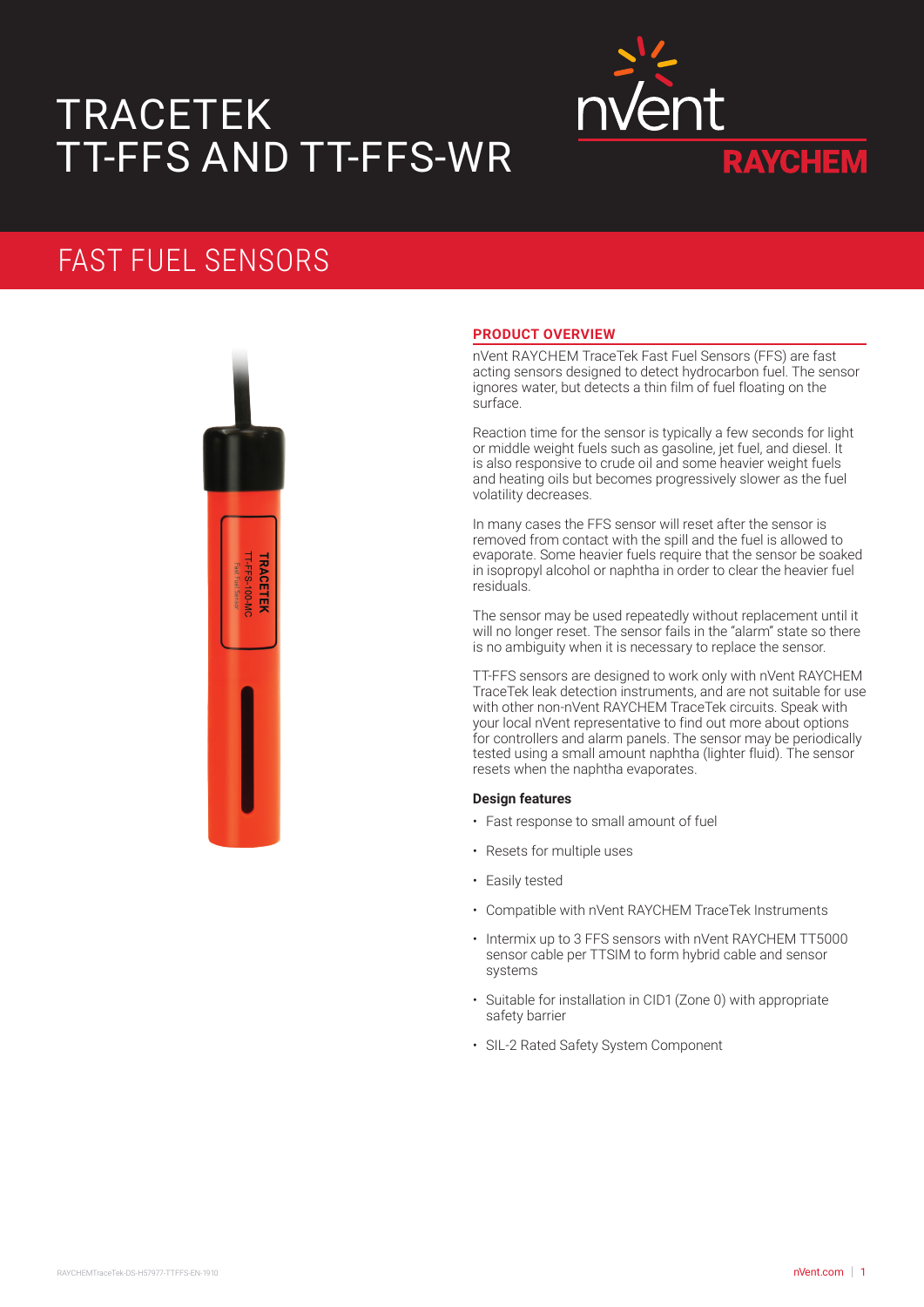## **Standard Version**

The standard version (TT-FFS sensor) meets the FM 7745 Approval Standard for Diesel Leak Detectors for detecting Diesel Fuel leaks in commercial buildings. It improves the safety of diesel generators used for back-up electrical power, reducing the risk of fire if a leak were to occur. The TT-FFS sensor may be used for the same purpose near oil storage tanks used to fuel boilers or other heating related equipment in commercial buildings.

| <b>Recommended Part Numbers for Dry Area Applications</b> |                       |                    |                                                                  |  |  |
|-----------------------------------------------------------|-----------------------|--------------------|------------------------------------------------------------------|--|--|
| <b>TT-FFS Sensors without Connectors on Leader Cable</b>  |                       |                    | TT-FFS Sensors with - MC Series Metal Connectors on Leader Cable |  |  |
| <b>Part number</b>                                        | <b>Catalog number</b> | <b>Part number</b> | <b>Catalog number</b>                                            |  |  |
| P000000984                                                | TT-FFS-100-L-1        | P000000990         | TT-FFS-100-MC-1                                                  |  |  |
| P000000985                                                | TT-FFS-100-L-3        | P000000991         | TT-FFS-100-MC-3                                                  |  |  |
| P000000986                                                | TT-FFS-100-L-10       | P000000992         | TT-FFS-100-MC-10                                                 |  |  |
| P000000987                                                | TT-FFS-250-L-1        | P000000993         | TT-FFS-250-MC-1                                                  |  |  |
| P000000988                                                | TT-FFS-250-L-3        | P000000994         | TT-FFS-250-MC-3                                                  |  |  |
| P000000989                                                | TT-FFS-250-L-10       | P000000995         | TT-FFS-250-MC-10                                                 |  |  |

### **Water Resistant Version**

The water resistant version (TT-FFS-WR sensor) is effective at detecting overflow leaks in hydrocarbon storage tanks in tank farms. It is also an ideal solution for monitoring hydrocarbon contamination on water or in sumps using a float assembly.

| <b>Recommended Part Numbers for Wet Area Applications</b>   |                       |                                                                     |                       |  |  |
|-------------------------------------------------------------|-----------------------|---------------------------------------------------------------------|-----------------------|--|--|
| <b>TT-FFS-WR Sensors without Connectors on Leader Cable</b> |                       | TT-FFS-WR Sensors with - MC Series Metal Connectors on Leader Cable |                       |  |  |
| <b>Part number</b>                                          | <b>Catalog number</b> | <b>Part number</b>                                                  | <b>Catalog number</b> |  |  |
| P000002304                                                  | TT-FFS-WR-100-L-10    | P000002306                                                          | TT-FFS-WR-100-MC-3    |  |  |
| P000002289                                                  | TT-FFS-WR-250-L-10    | P000002305                                                          | TT-FFS-WR-100-MC-10   |  |  |
|                                                             |                       | P000002303                                                          | TT-FFS-WR-250-MC-3    |  |  |
|                                                             |                       | P000002290                                                          | TT-FFS-WR-250-MC-10   |  |  |



Leader cable length (ft) MC = connector; L = no connector Active sensor element length in mm WR = water resistant version for wet area applications; blank = standard version for dry area applications

## **ACCESSORIES**

| <b>Part number</b> | <b>Catalog number</b>          | <b>Product description</b>                                                                          |
|--------------------|--------------------------------|-----------------------------------------------------------------------------------------------------|
|                    |                                | P000001040 TT-FFS-MOUNTING-BRACKET Stainless steel L-shaped mounting bracket to hold FFS onto floor |
|                    | P000001048 TT-FFS PROBE TESTER | TT-FFS series hand held, battery powered fast fuel sensor test unit                                 |
|                    | 1244-004251 TT-FFS-FLOAT-1M    | TT-FFS series float assembly 1 meter long                                                           |
|                    | 1244-004252 TT-FFS-FLOAT-2M    | TT-FFS series float assembly 2 meters long                                                          |
|                    | P000001142 TT-FFS-EEC-100      | TT-FFS-100 series extreme environment cover for added protection from dirt, sand, etc.              |
|                    | P000001143 TT-FFS-EEC-250      | TT-FFS-250 series extreme environment cover for added protection from dirt, sand, etc.              |

## **DIMENSIONS**



1.1"

## Color **Color** Color Color Color Color Color Color **PRODUCT CHARACTERISTICS** External diameter 1 inch (25.4 mm) Tube material **Polypropylene** with static charge reduction additive Leader cable 4 x 22 AWG, polyurethane jacketed, fuel resistant Connector nVent RAYCHEM Tracetek "MC" series compatible with all nVent RAYCHEM Tracetek MC

components and cable **Note:** FFS is wired in "End Termination" configuration